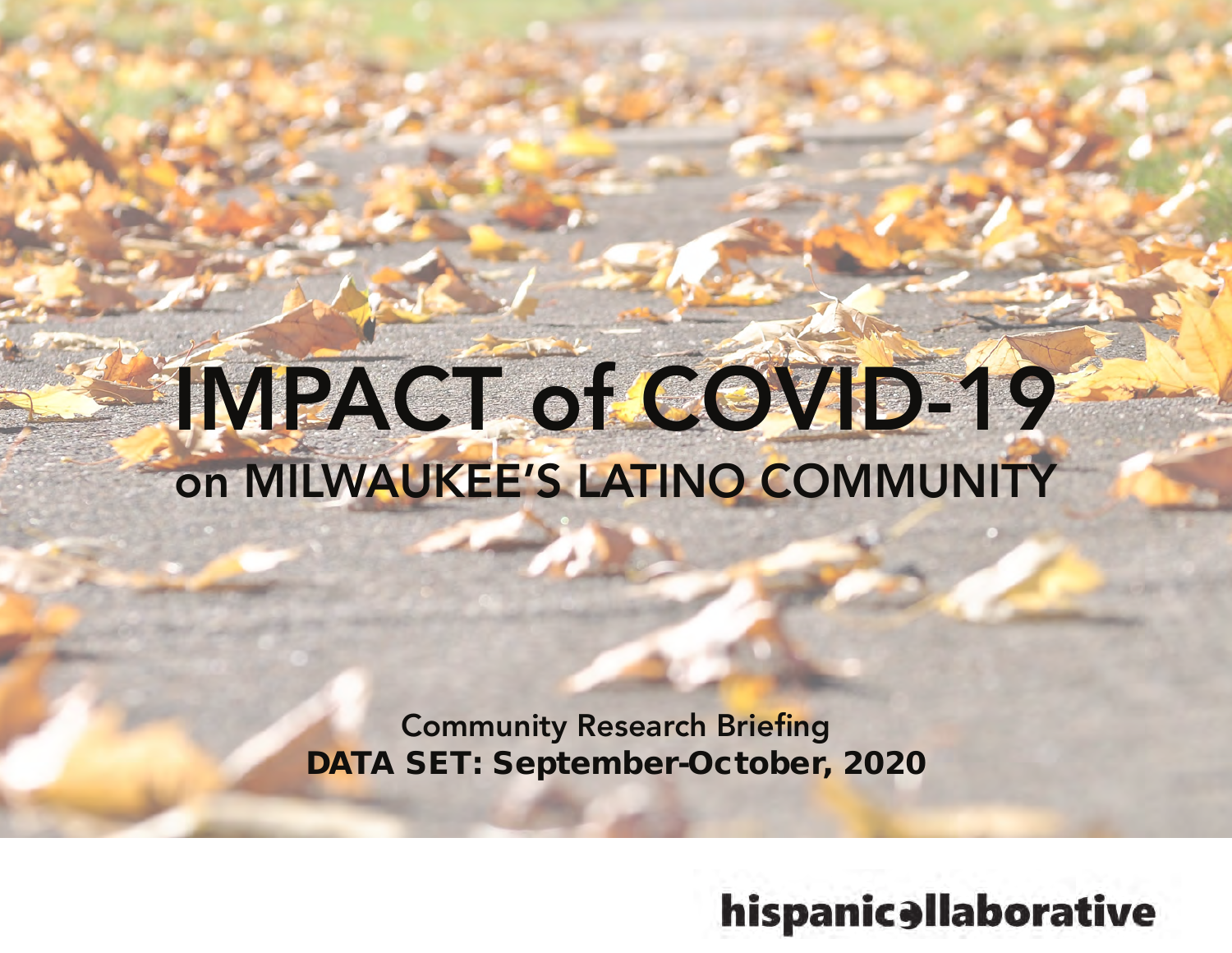Nationally, we know that 70% of all Latino households have been financially impacted by COVID-19 through loss of income and Latino-owned businesses continue to be devasted with only limited financial resources available to them. We also know that Latinos continue to post the highest numbers and rate of infection of any other demographic in our city, county, state and nation.

With the goal of mitigating the impacts of this pandemic, ensuring that Hispanic recovery is at least on pace with the rest of the nation and not further increasing the health, wealth and educational disparities that exist in our region with the White non-Hispanic population, the Hispanic Collaborative is conducting research from September 2020 through December 2020 to quantify the true economic impact this pandemic is having on our local Latino community. This effort will help us quantify households in risk of foreclosure and eviction and whether or not available financial resources are having any effect on the trends, quantify the level of financial difficulty that Hispanic households are having, insight into shifts in employment, and the number of Latino businesses at risk of closure.

| <b>I. EXECUTIVE SUMMARY</b> |     |
|-----------------------------|-----|
| <b>II. BUSINESS DATA</b>    |     |
| III. HOUSEHOLD DATA         | 1() |

This report shows aggregate data from the months of September and October and provides insights into the trends the data is showing between the two months.

> *"We believe that knowing the true economic impact COVID-19 has had on our local community can help our public, private and philanthropic partners make the necessary investments to provide the right size of relief in the right areas and best position Latinos for equitable recovery."*

#### EXECUTIVE SUMMARY

- Data collected in October was consistent with data collected in September, confirming the level of economic impact we are seeing in the Latino community. This report represents speaking with over 425 households and 160 Latino
- Owned Businesses in Milwaukee.
- Cumulative data over the two months shows some movement towards worsening outcomes for Hispanic businesses and households. More respondents as an overall percentage are citing severity in their financial situation and greater urgency in their need.
- National data points adds validity around local impact numbers and confirm that the Hispanic population is under extreme need of resources and economic intervention to avoid catastropic results amongst businesses and households.

# CONTENTS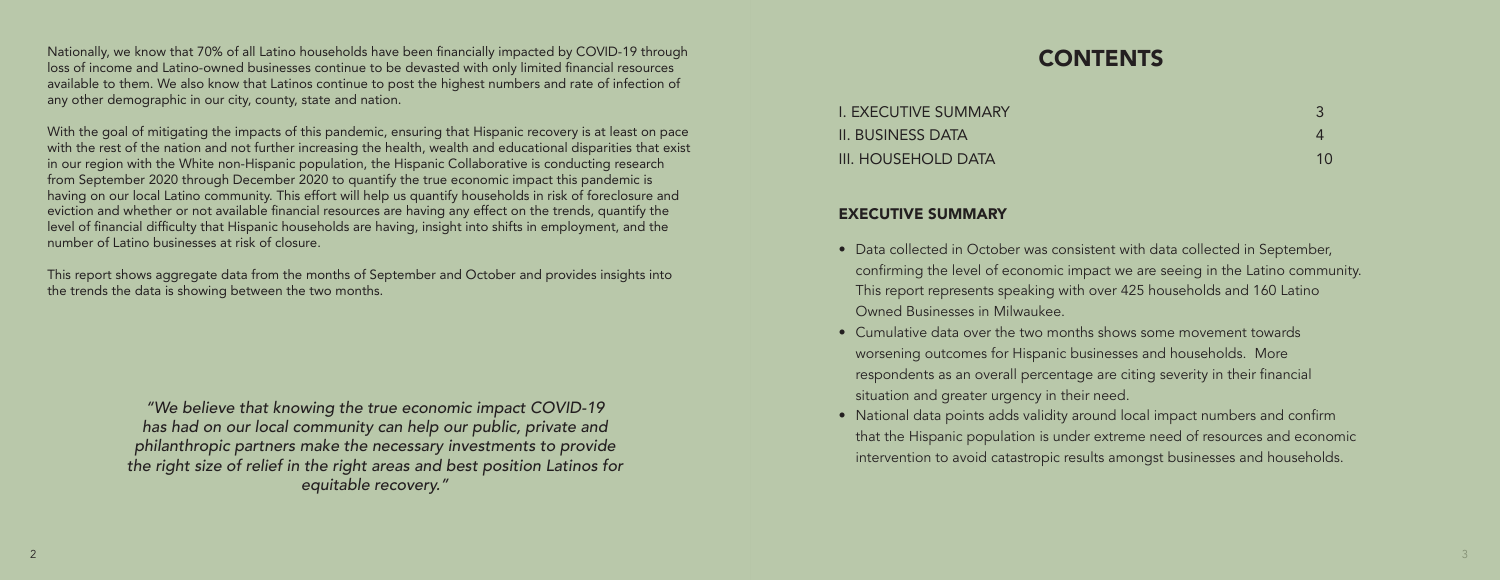# LATINO OWNED BUSINESS INSIGHTS

*Milwaukee September & October Data*



# 160 BUSINESS OWNERS RESPONDED

| <b>52.5% MALE</b>                         |     |     | <b>47.5% FEMALE</b>                |                         |  |
|-------------------------------------------|-----|-----|------------------------------------|-------------------------|--|
| <b>68% SINGLE OWNER</b>                   |     |     |                                    | <b>32% PARTNERSHIPS</b> |  |
|                                           | 60% |     | 11%                                | 29%                     |  |
| <b>IMMIGRANT OWNED</b>                    |     |     | <b>OWNER- OWNED</b><br><b>SHIP</b> | <b>MIXED US BORN</b>    |  |
| 22%                                       |     | 50% |                                    | 25%                     |  |
| 18-34 YRS OLD 35-49 YRS OLD 50-64 YRS OLD |     |     |                                    |                         |  |
| 42% ARE ITIN BUSINESSES                   |     |     |                                    |                         |  |
| <b>71%</b> OF BUSINESSES ARE FROM         |     |     |                                    |                         |  |
| 43% ARE HIGH SCHOOL GRADS                 |     |     |                                    |                         |  |
| $27\%$ HAVE A B.A. OR HIGHER              |     |     |                                    |                         |  |
| 49% ARE ACCOMODATION/FOOD                 |     |     |                                    |                         |  |

| 160 BUSINESS OWNERS RESPONDED<br><b>52.5% MALE</b><br><b>47.5% FEMALE</b><br><b>68% SINGLE OWNER</b><br>32% PARTNERSHIPS<br>60%<br>11%<br>29%<br><b>IMMIGRANT OWNED</b><br><b>MIXED US BORN</b><br><b>OWNER- OWNED</b><br><b>SHIP</b><br>50%<br>22%<br>25% | <b>CLOSURE AND/OR REDUCTION IN HOURS AND SERVICES</b><br>While 25% of our local<br>Latino businesses have<br>17%<br>25%<br>been operating normally<br>throughout the pandemic,<br>OF BUSINESSES<br>OF BUSINESSES<br>this is less than 38%<br><b>HAVE HAD FULL</b><br><b>HAVE BEEN OPEN</b><br>across all businesses<br><b>HOURS AND</b><br>Full Hou<br><b>WITH FULL HOURS</b><br>nationally according to the<br><b>SERVICES AND</b><br><b>AND SERVICES THE</b><br>recent WellsFargo/Gallup<br><b>Small Business Survey.</b><br><b>HAVE CLOSED FOR</b><br><b>ENTIRE TIME</b><br>Additionally, 57% of our<br><b>SOME DURATION</b><br>local Latino businesses are<br>operating with reduced<br>staffing and/or hours,<br>which is larger than 23% |
|------------------------------------------------------------------------------------------------------------------------------------------------------------------------------------------------------------------------------------------------------------|------------------------------------------------------------------------------------------------------------------------------------------------------------------------------------------------------------------------------------------------------------------------------------------------------------------------------------------------------------------------------------------------------------------------------------------------------------------------------------------------------------------------------------------------------------------------------------------------------------------------------------------------------------------------------------------------------------------------------------------------|
| <b>18-34 YRS OLD</b><br>35-49 YRS OLD 50-64 YRS OLD<br>42% ARE ITIN BUSINESSES<br><b>71%</b> OF BUSINESSES ARE FROM<br>43% ARE HIGH SCHOOL GRADS<br>27% HAVE A B.A. OR HIGHER<br>49% ARE ACCOMODATION/FOOD SERVICE OR RETAIL BUSINESSES                    | 25%<br>32%<br>of all businesses nationally.<br>Both of these points of<br>OF BUSINESSES<br>OF BUSINESSES<br>comparison point to a worse<br><b>HAVE BEEN OPEN</b><br><b>HAVE REDUCED</b><br>economic picture for our<br><b>WITH REDUCED</b><br><b>HOURS AND</b><br>local Latino businesses than<br><b>HOURS AND</b><br><b>SERVICES AND</b><br>all businesses nationally.<br><b>HAVE CLOSED FOR</b><br><b>SERVICES THE</b><br><b>ENTIRE TIME</b><br><b>SOME DURATION</b><br>Data is consistent<br>with initial<br>September report.<br><b>Closed/Some Closure during COVID-19</b><br><b>Open Entire Time</b>                                                                                                                                     |

75% OF LOCAL LATINO BUSINESSES HAVE EXPERIENCED CLOSURE AND/OR REDUCTION IN HOURS AND SERVICES While 25% of our local

## Operation, Hours & Service Levels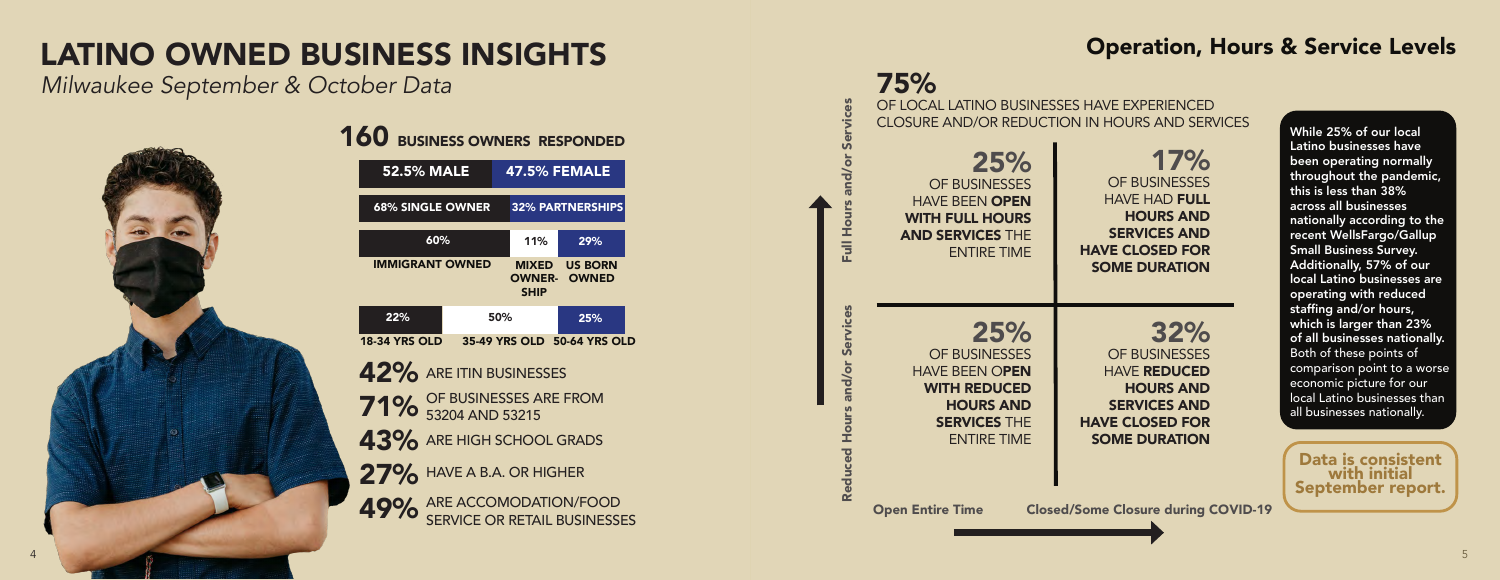6% 13% 43% 24% 12% 2%

62%

 $\overline{\phantom{m}}$ 

OF BUSINESSES ARE AT 50% OF

THEIR PRE COVID-19 SALES OR LESS

38% OF BUSINESSES ARE AT 75% OF THEIR PRE COVID-19 SALES OR BETTER

Less than 25%

25% 50% 75% 100% More

than 100%

 $\overline{\phantom{m}}$ 

MONTH 1

2.6% LESS THAN A MONTH



## 19.9%

OF LOCAL LATINO BUSINESSES ESTIMATE THEY CAN ONLY SURVIVE 6 MONTHS OR LESS AT CURRENT SALES LEVELS

Data showed a slight decrease in % of businesses under 50% from September report.

While 62% of our local Latino businesses are at 50% of less of their pre COVID sales levels, a recent NFIB Survey shows that only 21% of all national businesses are reporting the same. While only 2% of our local Latino businesses reported exceeding 100% of pre COVID sales, this compares to 17% nationally for all businesses.

Number of businesses citing survival time of less than 6mo increased by 4.8% from the September report.

### Sales Volume Compared to Pre COVID Sales

## Estimates of Business Survival at Current Sales Levels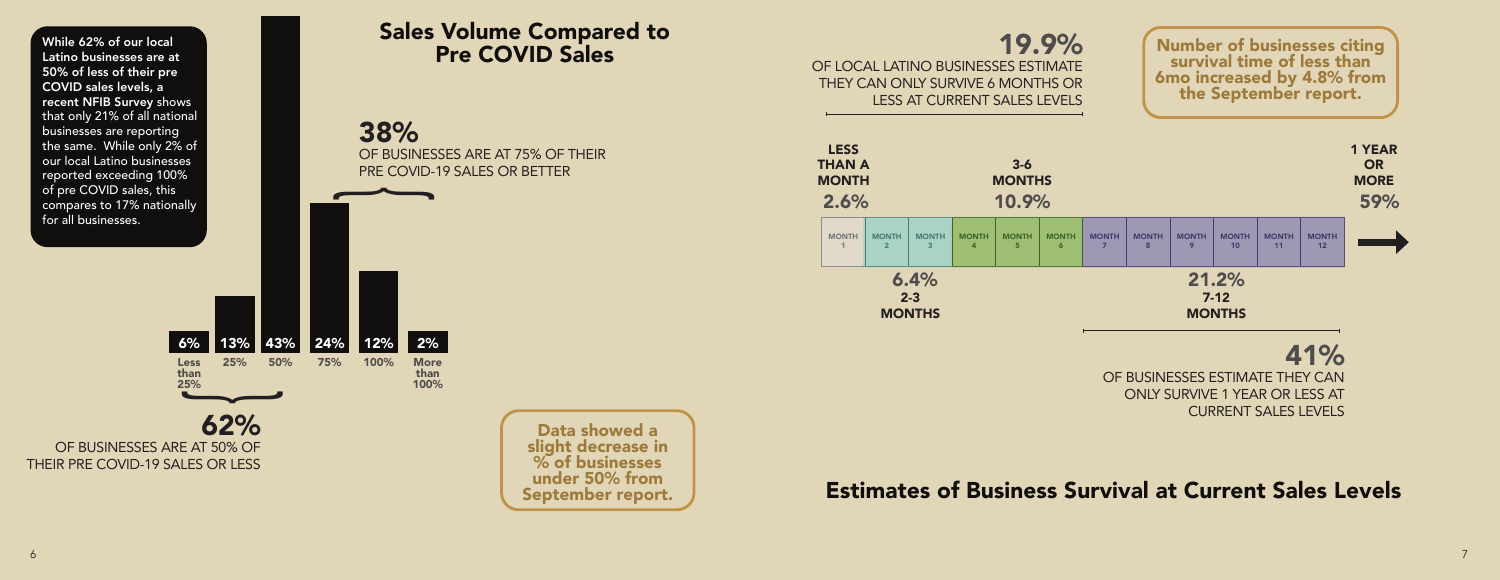|                                  | <b>RECEIVED</b><br><b>NONE</b> | <b>RECEIVED</b><br><b>ONE</b> | <b>RECEIVED</b><br><b>MULTI</b> | <b>TOTAL</b> |
|----------------------------------|--------------------------------|-------------------------------|---------------------------------|--------------|
| <b>APPLIED<br/>FOR MULTI</b>     | $2\%$                          | 3%                            | 12%                             | 17%          |
| <b>APPLIED</b><br><b>FOR ONE</b> | 9%                             | 27%                           | NA                              | 36%          |
| DID NOT                          | 47%                            | <b>NA</b>                     | <b>NA</b>                       | 47%          |

53% of local Latino businesses applied for any assistance from federal, state, local or private sources. This compares to over 70% of small businesses in the U.S. applying just for Cares Act funding, according to the NFIB. A much smaller percentage of our local Latino businesses have tried to access funding.

### Local Latino Businesses Applications for Financial Resources

 $8$ Locally only 47% of our Latino businesses have a website compared to 64% of all small businesses nationally according to the SBA. The SBA also cites that 66% of all small businesses today have pivoted to new revenue sources or adapted a new business model during COVID-19. With only 16% of our local Latino businesses having ecommerce capabilities, this makes pivoting a much more difficult option for them.

## Latino Owned Businesses Ability to Engage Digitally



Data shows similar patterns to September report.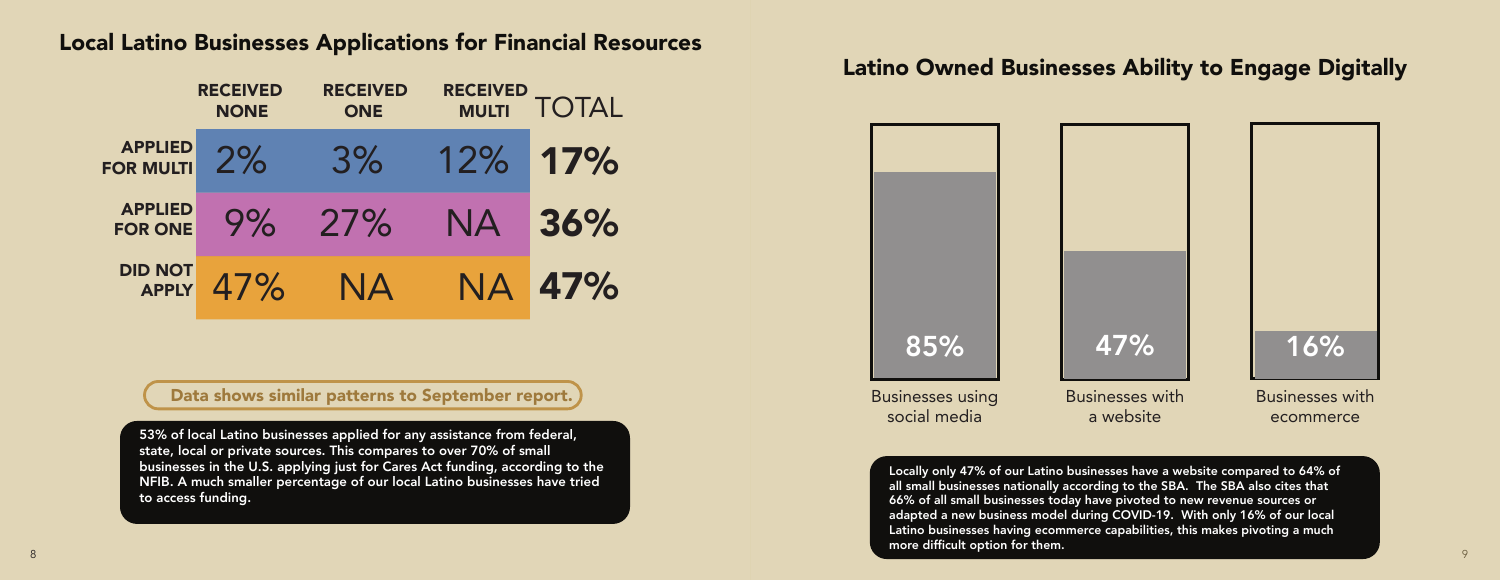# LATINO HOUSEHOLD INSIGHTS

*Milwaukee September & October Data*

# 426 HOUSEHOLDS RESPONDED



|                      | PRE COVID-19 | <b>TODAY</b>  | <b>CHANGE</b>      |
|----------------------|--------------|---------------|--------------------|
| Employed FT $72.5\%$ |              | $  62.0\%$    | $\vert -9.5 \vert$ |
| Employed PT 20.0%    |              | $26.8\%$ +6.8 |                    |
| Unemployed 7.5%      |              | $11.2\%$ +3.7 |                    |

We again see that full time employment has dropped and shifted into Unemployment and Part Time employment. There is an additional 11.4% of cummulative employment loss that was absorbed through new full and part time employment.

Comparing strictly repeat households from September to October that updated their responses, we see a 23.5 point decrease in FT employment, a 12 point increase in unemployment and an additional 11 points of unemployment absorbed into new employment.

# LATINO WORKFORCE



Our local Latino unemployment mirrors the Q3 national average at 11.2%, according to Bureau of Labor Statistics. This is considerably higher than total unemployment for the national at 8.9% or white unemployment at 7.9%.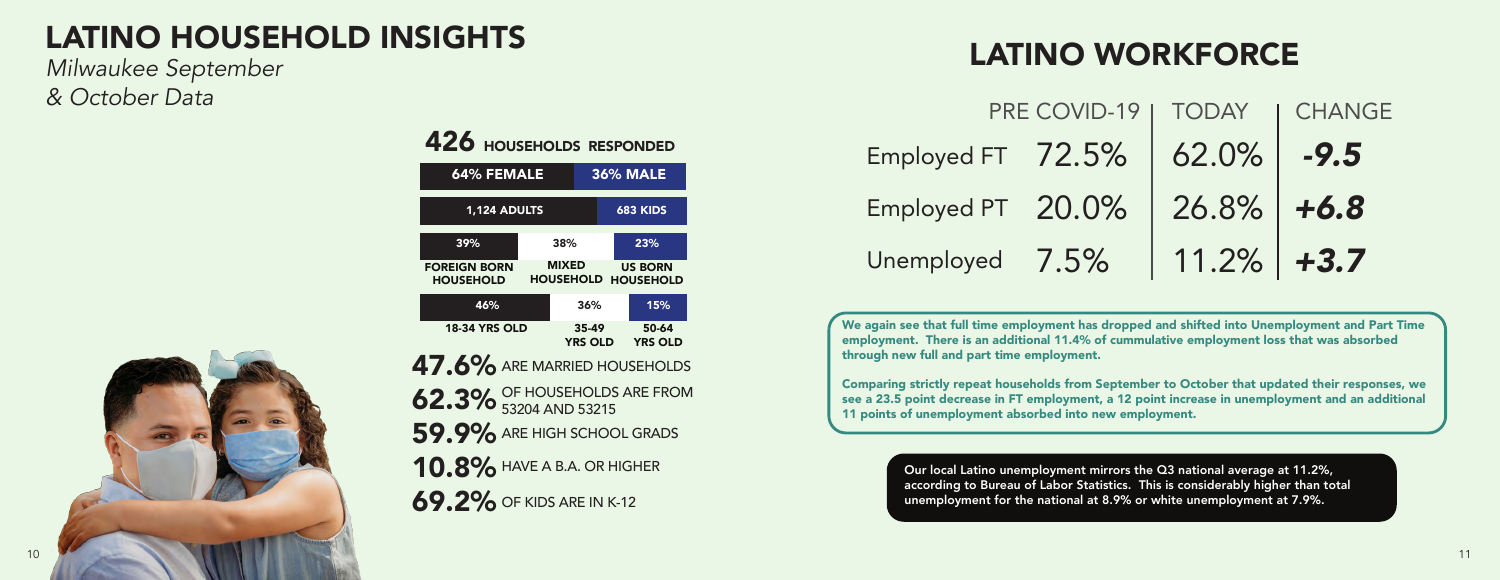## 50%

OF HISPANIC HOUSEHOLDS HAD BETWEEN \$0 TO \$750 IN SAVINGS GOING INTO COVID-19

### 40% OF RECENT LATINO COLLEGE GRADUATES ARE NOT WORKING OR NOT WORKING IN THEIR FIELD OF STUDY

| 9.9%                                      | 38.9%                               | 43.5%                 | $1.5%$ 1.5%                                                                                       |
|-------------------------------------------|-------------------------------------|-----------------------|---------------------------------------------------------------------------------------------------|
| <b>MUCH</b><br><b>WORSE</b><br><b>OFF</b> | <b>SOMEWHAT WORSE</b><br><b>OFF</b> | <b>ABOUT THE SAME</b> | SOME-<br><b>MUCH</b><br><b>WHAT</b><br><b>BETTER</b><br><b>BETTER</b><br><b>OFF</b><br><b>OFF</b> |
|                                           |                                     | ∎∙                    |                                                                                                   |

# 48.8%

OF HISPANIC HOUSEHOLDS CITE BEING WORSE OFF FINANCIALLY DUE TO COVID-19



Locally, 19% of our respondents who are recent Latino college graduates are unemployed and looking for work. Nationally, the BLS cites national unemployment rate for recent College graduates at 9.1%, a difference of about 10%.



| 59.5%                                            | 16.7%                                                                        | 4.8%                                                                   | 19%                                                               |
|--------------------------------------------------|------------------------------------------------------------------------------|------------------------------------------------------------------------|-------------------------------------------------------------------|
| <b>WORKING IN THEIR</b><br><b>FIELD OF STUDY</b> | <b>WORKING BUT</b><br><b>NOT IN THEIR</b><br><b>FIELD OF</b><br><b>STUDY</b> | <b>WORKING</b><br><b>BUT</b><br><b>LOOKING</b><br><b>FOR</b>           | <b>NOT</b><br><b>EMPLOYED</b><br><b>AND</b><br><b>LOOKING FOR</b> |
| <b>Recent Latino</b><br><b>College Grads</b>     |                                                                              | <b>SOMETHING</b><br><b>IN THEIR</b><br><b>FIELD OF</b><br><b>STUDY</b> | <b>WORK</b>                                                       |

According to a Harvard and RWJ Foundation study, nationally 72% of Latino households are reporting serious financial problems. This is the highest of any ofther race/ethnicity with white householdsa t 36% and Black households at 60%.



Cumulative data shows an increase of 4.5% in those that say they are much worse off.

#### These questions were exclusive to the September questionnaire.

Almost 1 in 2 local Latino households are having difficulty keeping up with financial responsiblities making our economic picture worse than the picture for Latinos nationally. According to a Harvard and RWJ Foundation study, nationally 1 in 3 Hispanics cite serious problems paying debt, utilities and rent/mortgage. Additionally, nationally 15% cite having no savings going into the pandemic. and locally 50% of our Latino households have between \$0 and \$750.

Sentiments Regarding Economic Impact on Latino Households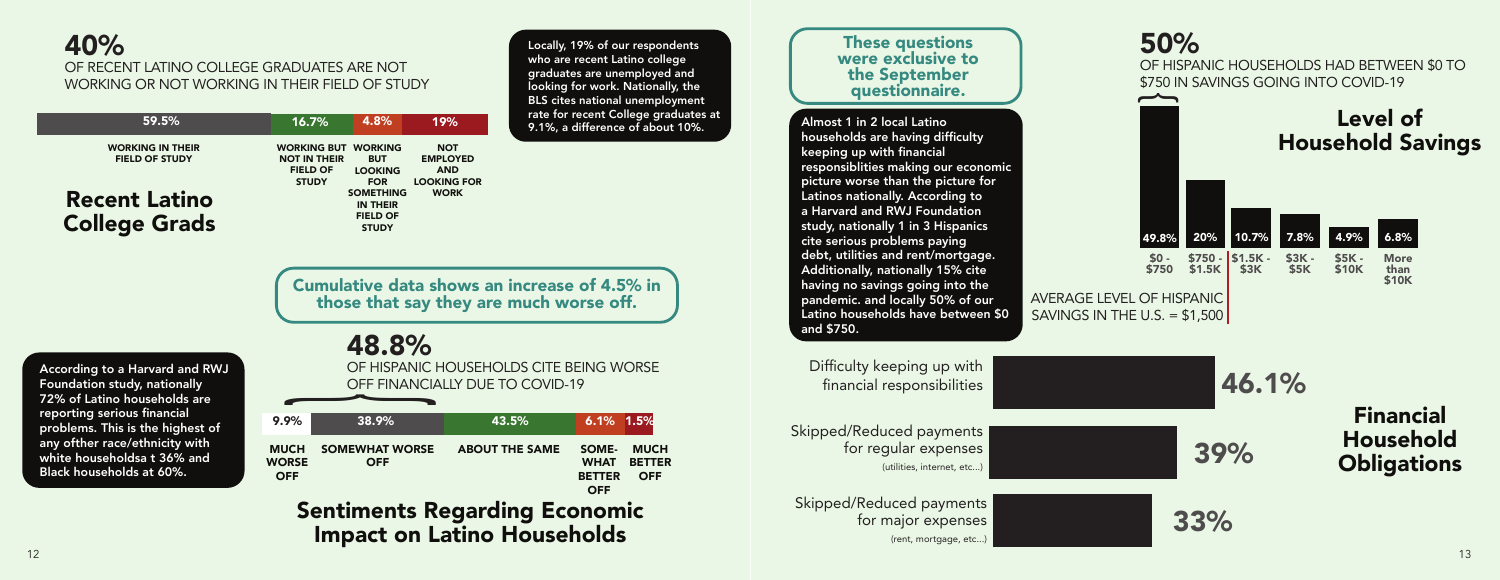15% OF HISPANIC HOUSEHOLDS HAVE NO INTERNET ACCESS OR ACCESS ONLY THROUGH THEIR CELL PHONE PLAN



81.1% DEFINITELY GET TESTED IF EXPOSED OR SHOWING SYMPTOMS

Degree of Discomfort with Activity on a 1-5 scale

#### These questions were exclusive to the September questionnaire.

|                                                                                   |                                                                              | 85.6%                                                                                                                                                           | 9.9%                                                   | 4.5%                                                                      |
|-----------------------------------------------------------------------------------|------------------------------------------------------------------------------|-----------------------------------------------------------------------------------------------------------------------------------------------------------------|--------------------------------------------------------|---------------------------------------------------------------------------|
|                                                                                   |                                                                              | <b>CONNECTED VIA INTERNET PLAN</b>                                                                                                                              | <b>INTERNET</b><br><b>VIA CELL</b><br><b>PLAN ONLY</b> | <b>NO</b><br><b>INTERNET</b>                                              |
| 18.3%<br>OF HISPANIC HOUSEHOLDS HAVE NO DIGITAL<br>EQUIPMENT OR ONLY A SMARTPHONE | <b>Our local Hispanic</b><br>better statistics than<br>reports 25% of Latino | household connectiviuty<br>and digital equipment<br>reporting today shows<br><b>Latinos fared pre COVID</b><br>nationally. Pew Research<br>households pre COVID |                                                        |                                                                           |
| 2.5%                                                                              | 15.8%                                                                        | 81.7%                                                                                                                                                           | had connectivity via<br>smartphone only. 39%           |                                                                           |
| <b>NO DIGITAL</b><br><b>EQUIPMENT</b>                                             | <b>SMART</b><br><b>PHONE</b><br><b>ONLY</b>                                  | <b>TABLETS, LAPTOPS, DESKTOPS</b>                                                                                                                               |                                                        | of Hispanic teens report<br>doing their homework<br>on a cellphone and 9% |
|                                                                                   |                                                                              | <b>Household Digital Equipment</b>                                                                                                                              |                                                        | report using public Wi-Fi.                                                |



Locally more Latinos show a willingness to get tested than the national average, but less of them wear masks in public. Nationally, 92% of individuals wear masks in public and 80% would get tested if exposed or symptomatic.

Cumulative data shows a greater percentage of Latinos who always wear their masks, but a lower percentage of those who cite they would definitely get tested. Levels of discomfort with all activities have grown, but no shifts in order or degree occurred.

# Household Internet Connectivity

# Masking & Testing Sentiments